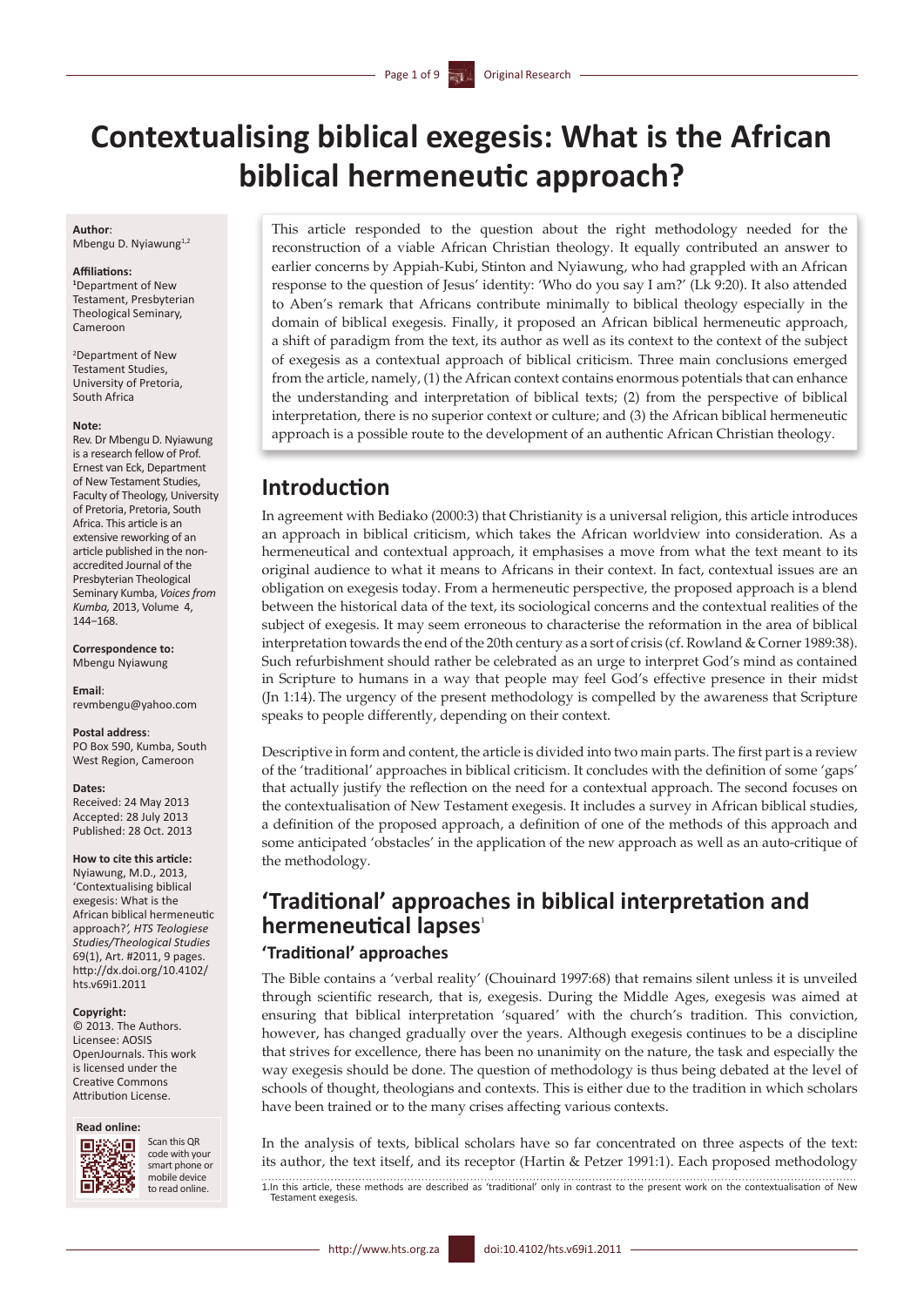has thus insisted on either one or two or on all of these poles for a meaningful interpretation. Each of these poles is grounded in a specific 'centre of authority' (Porter 1995:87). For instance, the historical exegetical (diachronic) approach, with the historical context of the text as its centre of authority, focuses on the author of the text. Text-immanent (synchronic) exegesis, on the other hand, has the text itself as its centre of authority and concentrates on the inner structure of the text. And the reader-oriented exegetical approach focuses on the reader or receptor of the text, including contextual issues that surround the reader of the text (e.g. feminism or materialism). A reading of the text that takes the social dynamics embedded in texts seriously nowadays has intently served as a complement to these three traditional approaches. This approach, known as social scientific criticism, renders texts as products of specific social systems (cf. Elliott 1993). In analysing a text, attention is *inter alia* given to aspects like social institutions, societal arrangements and social values that are part of the social world in which the text originated. This approach goes beyond a mere study of the author and the text in order to understand social structures and social contexts of which the text can be seen as a vehicle. It takes the cultural difference between the first receptors of the text and that of the modern exegete seriously.

Summarily, there has been a positive evolution in the field of biblical criticism. Although such dynamism coincides with the quest for a deeper meaning of biblical texts, it is equally motivated by hermeneutical lapses observed in the various ways in which texts have traditionally been understood and interpreted. In other words, the development of any new exegetical approach has quite often been influenced by the lapses of the former approach(es).

### **Hermeneutical lapses in the 'traditional' approaches**

The emergence of a contextual approach in the field of biblical interpretation is due to the neglect of the various contexts of application by the 'traditional' exegetical approaches. As a result, societies different from the North American and Western contexts have considered these 'traditional' methods as foreign, since they are either taught in Western and/or American theological institutions or they are taught by exegetes trained from that context. The 'hermeneutical lapses' cited in this article take note of the fact that each of the 'traditional' exegetical approaches has particular shortcomings, which are not discussed here. Rather, it focuses on the lapses that seem common to all these approaches, as compared to a contextual approach. It is therefore the result from the comparison between the 'traditional' exegetical approaches and an approach that focuses on the African context.

From an African point of view, 'traditional' exegetical approaches have seemed abstract because they do not appear to address the African people in their very context. The understanding and use of the term 'abstract' in this article agrees with Dietrich and Luz's (2002) view that:

'Abstract' is not only understood in the usual sense as being opposed to 'concrete'. 'Abstract' also means: unattached to the life and reading of 'ordinary' people, far away from their questions, developed in the ivory tower of the university. 'Abstract' means: detached from the present and from its problems, concerned only with the reconstruction of a past with all its problems. (p. ix)

Secondly, 'traditional' exegetical approaches have been accused for being highly academic (Bevans 1994:12–13; Bray 1996:507) and even more intellectual. Consequently, debates on exegetical approaches have led to the conception of intellectualist methodologies the conclusions of which have so far been believed to have a universal interpretation (Ukpong 2002:17). 'Academic' exegesis thus neglects the grassroots participants as potential contributors to viable theological reflections (cf. Fochang 2006:1). An African contextual approach recognises and validates the fact that theology is not only meant for those who have skills. It is also meant for those who have experiences to share in terms of their faith.

Thirdly, theology in the past has been the exclusive activity of North America and Europe wherein knowledge was displayed in both verbal and written capacities. Today, other contexts contain valuables such as music, storytelling, experiences and other spiritual manifestations such as dancing, which are all necessary in doing theology. As a result of its inception as an academic discipline, exegesis has often been taught in African theological institutions using Western and American contexts as a medium for evaluating other contexts. Hence, other contexts including Africa have been seen as 'inferior' or 'empty', thus ignoring the fact that New Testament texts for example are a combination of several cultural contexts (1st century Mediterranean context; Roman context and even the African context [Ancient Egypt]).

Considering that every interpretation is contextual in a way, interpretations offered by Western and American scholars have been considered as far and remote from other contexts. With this conception, interpretation of biblical texts has often been construed from the standpoint of these scholars, who do not face the same realities that are witnessed by people from the developing world.

Fourthly, 'traditional' approaches have pruned Africans to 'reading' theology rather than 'doing' theology (cf. Green 2009). In view of the current challenges, relevant knowledge is that which leads to creativity and production as opposed to passive participation and a sort of 'spoon-feeding knowledge'. When people are tuned to 'read' theology, they turn to consider texts as foreign, far and remote. When they are engaged in 'doing' theology, they appropriate biblical texts and thus use them to their own advantage.

The above lapses highlight two crucial questions: How can theology be useful to the society? How can those for whom theology is done be implicated in the process? An approach that makes use of the African worldview therefore intervenes as an attempt to make theological findings relevant to the context in which they are practised. This means in other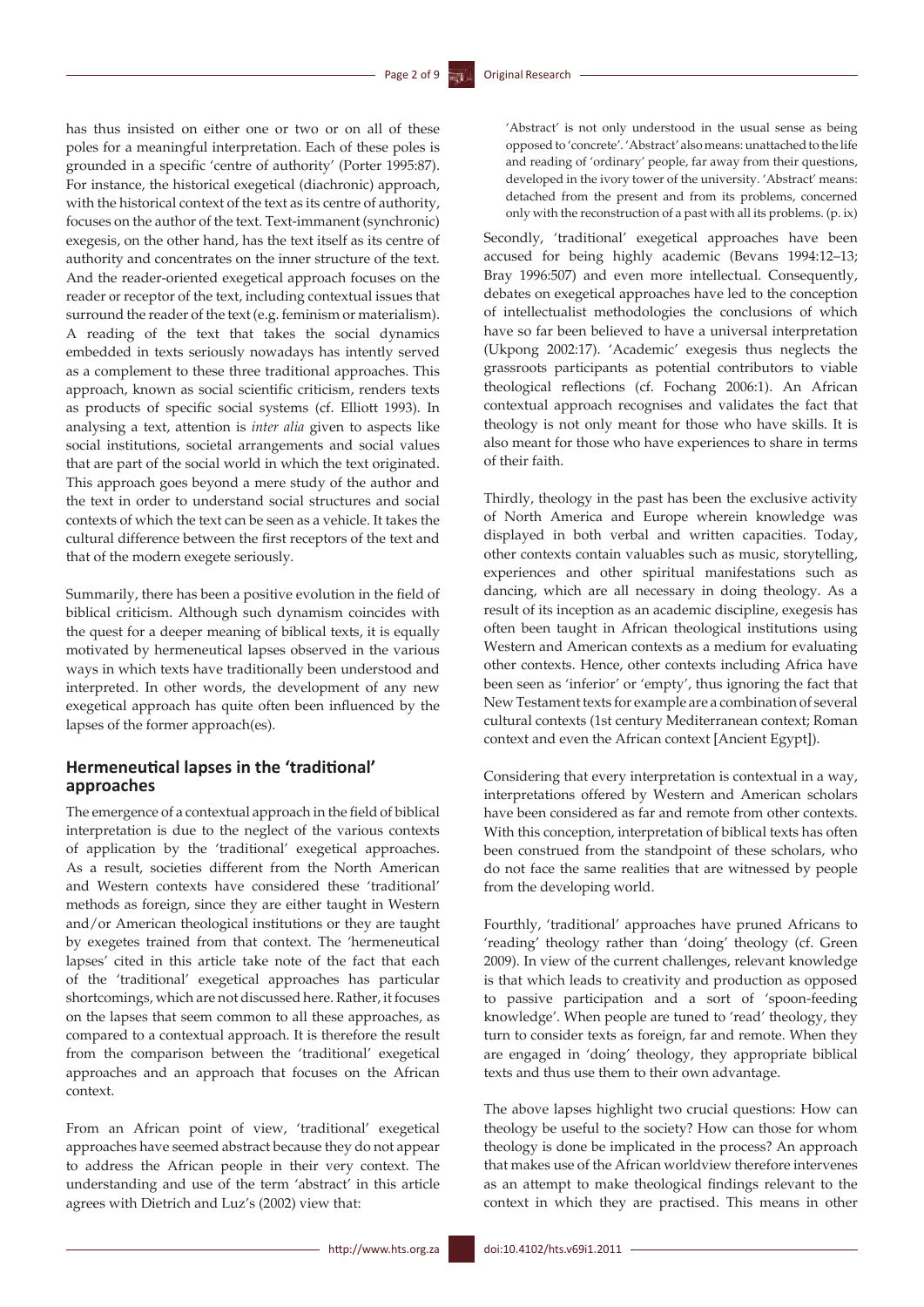words, 'putting theology to work in a practical way in order to manifest the kingdom of God in deeds, not merely in words' (Bray 1996:507). It equally means rendering the communication between the object of theology and its subject viable.

In response to the quest for contextual theology, Bray (1996) has wondered whether:

historically 'oppressed' peoples really have something unique to contribute to academic scholarship, or whether what is happening is that they are progressively being integrated into what has been the European, but is now the global mainstream. (p. 463)

As a relevant contextual approach, an African contextual approach recognises the entire *kosmos,* including all human beings irrespective of sex, colour and status as the focus of biblical studies. This explains the shift of theological activities from the text and its surrounding context to the context of the audience, which in this article is that of the developing world and the historically marginalised groups.

## **The contextualisation of New Testament exegesis**

### **A survey of African Biblical Studies**

The history of biblical studies in Africa can be traced from the conference in Ibadan, Nigeria of the 'Consultation of African Theologians' in 1966 (Mbiti 1986:73). From then on, interest in African biblical studies has followed about three major trends. Firstly is the Afro-centric hermeneutics, with the emergence of four main exegetical methods: liberation hermeneutics (feminist hermeneutic and deliverance hermeneutic), White South African hermeneutic, missiological hermeneutic and neo-traditional hermeneutic (cf. Krog 2005).

Secondly is the inculturation of biblical hermeneutic, inaugurated by Justin Ukpong in 1996, which has further been enhanced by Loba-Mkole (2008) as intercultural biblical exegesis. It refers to a rereading of texts against the contextual background of the present reader (Loba-Mkole 2008:4).

Thirdly is that which focuses on the context of the audience. It began with 'the comparative method' wherein the reader facilitated the dialogue between the African context and Bible texts for the purpose of appropriation (West 2012:16).<sup>2</sup> This method as well as that of inculturation actually constitutes the foundation of African biblical studies today.

Many scholars have thus developed a growing interest in the right way of making Scripture relevant to the African context during the last four decades. This effort has culminated in the publication of the Bible in Africa in 2000 and an African Bible Commentary in 2006. Besides, many other scholars have continued to raise several methodological questions that reallocate the exegetical concerns from the author of the text, the text itself, the receptor and the cultural dynamics

2.In this process, the reader must be someone interested in African biblical studies, and not necessarily a 'flesh and blood' African reader.

of the text, to the audience for application. Hence, whilst Fashole-Luke (1975:30) worried that Africans contribute quite minimally to the domain of biblical exegesis (cf. Aben 2008:130), Green (2009:xi) simply longed to see theology democratised.3 For Schüssler Fiorenza (2009:6), it is the quest to 'marshal arguments for changing graduate biblical education into a radical democratic space of critical inquiry, socio-political ethical exploration, and creative religious re-visioning.' In like manner, Appiah-Kubi (1997), Stinton (2006) and Nyiawung (2010b), have grappled with an African response to the question of Jesus' identity: 'Who do you say I am' (Lk 9:20).

One can therefore conclude that the interest of scholars involved in African biblical studies has been that of contextualisation, characterised by the awareness of the need to relate the results of biblical findings to issues of politics, economy, social justice and the environmental concerns of the African society. This era acknowledges the expiration of the period when Europeans and North American scholars conceived of the Bible providing the text; the Western and North American theologians produced the hermeneutics and the rest of the world only read, consumed and reproduced. In fact, the era approves all contexts as potential grounds for the study, interpretation and application of biblical texts. These developments have thus influenced a reflection on an all-encompassing African exegetical approach, which is both hermeneutic and contextual: the African biblical hermeneutic approach (ABHA).

### **African biblical hermeneutic approach**

From the survey of African biblical studies, one observes that although there has been a growing interest to read theology focussing on the African worldview, the various efforts have not yet been canalised into a defined exegetical approach. Besides, all the exegetical methods of Afro-centric hermeneutics mentioned above fall under the 'traditional' reader-oriented approach of biblical interpretation (cf. Oeming 2006:v; Van Eck & Van Aarde 2009:5; Nyiawung 2010b:21) wherein readers initiate contact with the author of the text and thereafter use the results for 'their own interests' (Oeming (2006:7). Also, African biblical studies have emanated as a result of the lapses of the 'traditional' approaches, seen from an African perspective (as indicated above). Hence, the emergence of an audience-centred approach: the ABHA.

The ABHA therefore focuses on *the context of the audience*, making use of the results from other methods of exegesis and applying them to the realities of the African context (Nyiawung & Van Eck 2013:3). It takes its roots from the contexts of biblical writings, before emphasising the relevance of the 'message' to the African people in their context. It is about how issues raised in the Bible can be interpreted and addressed within the social, cultural and religious context of

<sup>3.</sup> The democratisation of theology according to Green (2009) is in agreement with Rowland and Corner's (1989) view, when they had earlier thought of the liberation of exegesis. Whether liberating exegesis or democratising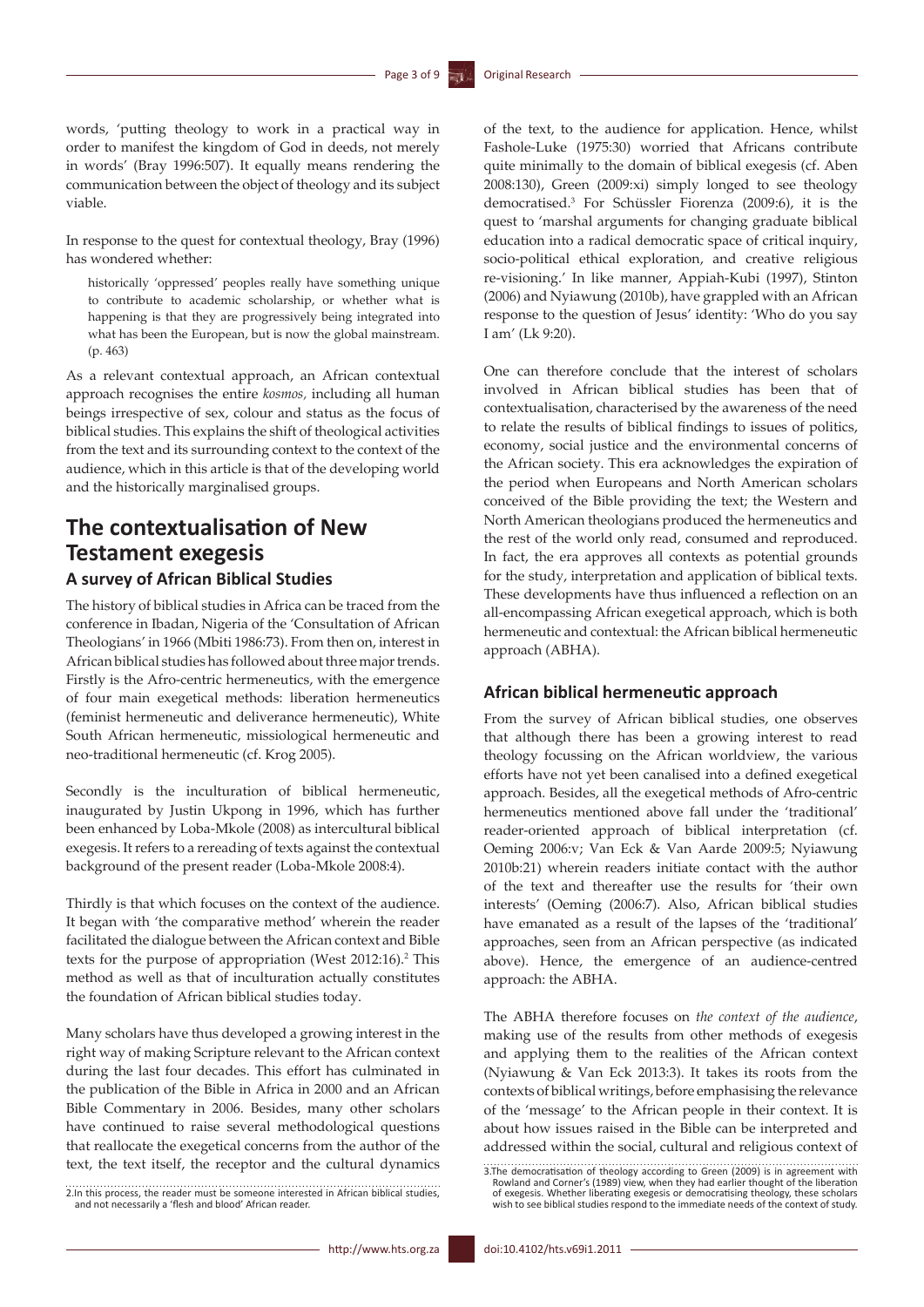Africa. Just as a social scientific reading of New Testament texts is further enhanced by the study of the 1st century Mediterranean world view, an African hermeneutic reading is possible only when the study of the African context is taken seriously (Ukpong 1994:40).

Secondly, the ABHA is a way of rereading, that considers biblical texts as a challenge to African theologians (especially), whose task is to seek solutions to the various problems that plague African societies (Nyiawung 2010a:69). It is an attack, both on African theologians and on the nature of theological training offered in most sub-Saharan African theological institutions. In most cases, the curriculum is still alien to the context of study. The ABHA is therefore an invitation for the retraining and empowerment of African exegetes.

Thirdly, ABHA intends to create a dialogue between the text and the African context through the process of appropriation. It aims at appropriating texts, before interpreting and applying them to the African context. In this process, exegetes encourage the audience to make Scripture part of life, reading it in a way that brings about personal and social transformation. It is only when people start considering Bible stories as real stories that address them in their context that the real process of appropriation begins. West (2009:51) agrees that effective biblical interpretation in Africa must rest on the biblical text, the African context and appropriation. Hence, the ABHA is also about the contextualisation of biblical exegesis, because it seeks to make the existential realities of Africa the subject of interpretation.

Finally, the African context seems to share the same social systems with the context of biblical texts. The ABHA therefore functions on the premise that there exist some African social values, social institutions, societal arrangements and cultural dynamics which are useful in the understanding and interpretation of biblical texts. Hence, there is a need to identify and verify relevant and acceptable African models and theories that can enhance understanding and application. Diachronically, the ABHA proposes to use models and theories in order to better understand, assimilate and interpret biblical texts in the African context. In this way, the exegete escapes from the dual errors of anachronism and ethnocentrism. Synchronically, the ABHA respects the autonomy of texts as vehicles of social communication and of social interaction.

Seen from the above perspective, ABHA encompasses the needs of the inculturation method and other contextual methods. However, it does not claim to be *the* best approach of biblical interpretation. Rather, it is simply an alternative approach that enriches exegetes (African) in their quest to read and understand what biblical texts actually communicate to their own contexts. One of the contextual methods used in ABHA is the African biblical interpretation (ABI).

## **African biblical interpretation Definition**

As discussed, the inculturation of the biblical hermeneutic method stresses the importance of the African context in biblical interpretation. However, when Ukpong and Loba-Mkole speak of 'context' they both refer especially to 'culture'. Africa is a continent with a variety of cultures. Such diversity makes any study in Africa become a huge and complex activity because each African community has its cultural practices, codes and symbols that are only known to them (Hyden 2006:11). Secondly, the method emphasises the context of the reader rather than that of the audience. It is from this background that a method that focuses on the context of the audience has been developed – the African biblical interpretation method.

The ABI is a contextual method of biblical criticism that presents a paradigm shift because of the new demands emanating from the various questions raised by Africans in their quest to appropriate biblical texts. Essentially, it seeks to make a to-and-fro move from: reader – text – context (as in the 'traditional' approaches) to, new context (African) – new text (contextualised text) – new reader (African reader). Focus is here placed on the audience, which is the beginning and the end of the exegetical exercise.4

In the ABI, therefore, there is a shift from the author and the text to the context (subject of exegesis) and then to the text for the purpose of appropriation. Secondly, there is a move to the original audience in order to share in their experiences. Finally, the text is interpreted and applied in the new context, which is the context of the present day audience. In response to this paradigm shift, Abogunrin (2005:264) has argued that New Testament exegesis was not new in Africa because it had already developed over the years through Origen of Egypt and Augustine of Hippo.

As a complement to West's (2009:51) suggestion that the biblical text, the African context and the act of appropriation are the important elements necessary for an ABI, there is a need to include the contemporary reader, who plays the role of an intermediary between the text, the African context and those who appropriate the text. Biblical texts have meaning only when they are confronted with a given context. The confrontation of a text with a context is the activity of a reader who serves as a facilitator.

Adequate interpretation is possible when exegetes get access to the social systems of the audience for whom the interpretation is intended. This means re-attaching the text and its original context with the context (social location) of the intended audience. An ABI is thus about how to use appropriate and relevant African cultural factors which

<sup>4.</sup>It is worth mentioning that the audience as the subject of exegesis is here considered 'the beginning and the end' only from the perspective of the conceptual mind of the exegete. Even though the focus of the African biblical interpretation is on the audience, its starting point is the biblical text.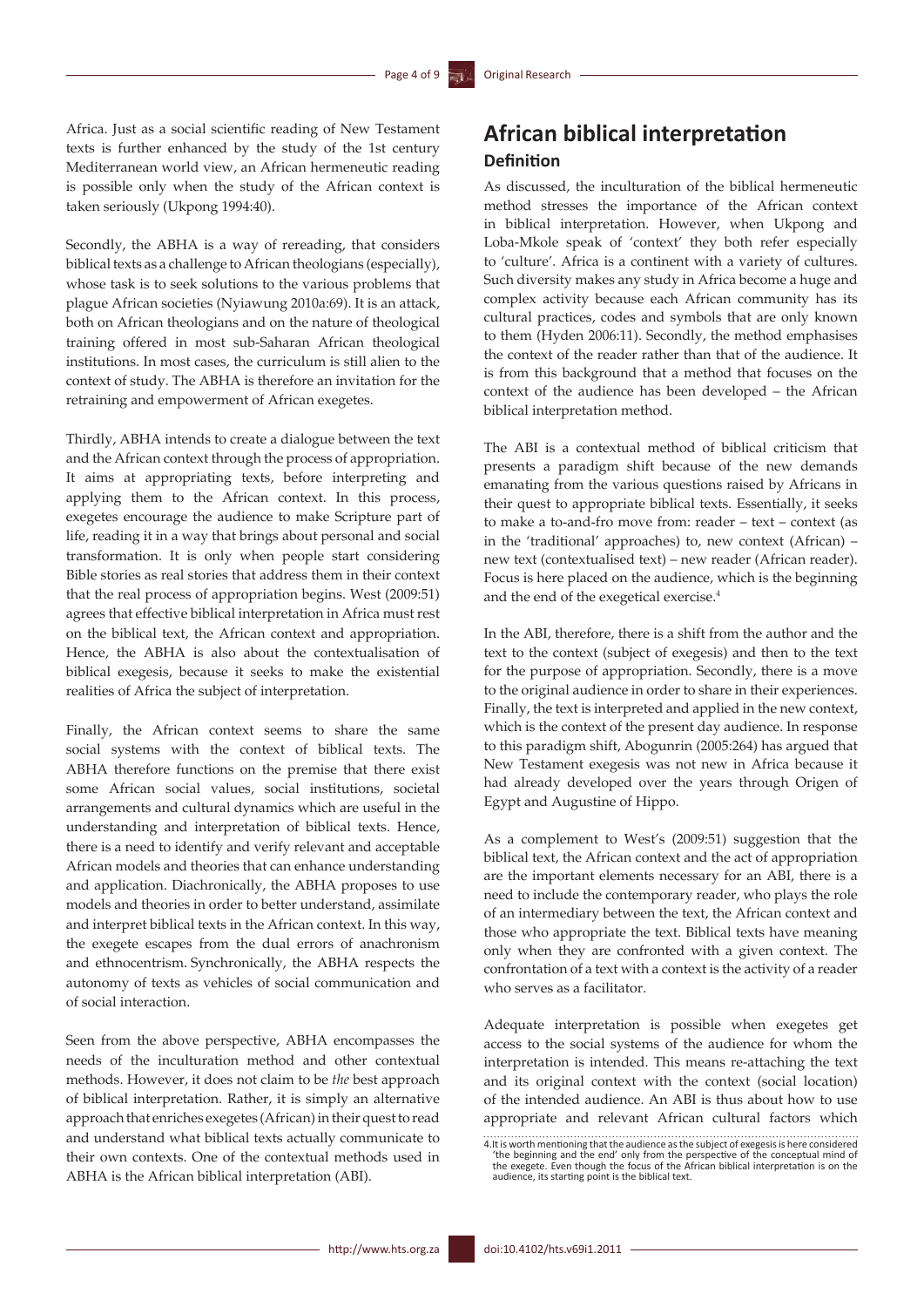are related to the realities of the African context in order to understand and interpret texts. The ABI wishes to embrace the variety of the African context in order to tease out possible models that can enhance understanding and thus enable African readers to arrive at a fuller understanding of biblical texts.

In doing theology, there is always the need to reflect on what has been read, on what has been understood and on the context of the application. This final phase is important for the ABI exegetes or readers because it enables them to engage in a dialogue between that which has been read and understood and the context of application. This process grants to exegetes or readers the task of facilitators because of their involvement in enabling the dialogue between the Bible, its context and the African context. This process is that of appropriation. The purpose of every interpretation is for exegetes or readers to place the meaning of a text into specific contexts in such a way that people are able to understand what it means by 'Thus says the Lord' and apply it to make sense in their situation. It is in this way that the ABI is a route to relevant theology, which squarely addresses the needs of the African society.

Tracy (1987:7) and Dietrich and Luz (2002:viii) have rightly observed that interpretation matters in times of cultural crisis. From its history, Africa has been the victim of crises such as misery, poverty, exploitation, the search for individual cultural roots and that of an authentic African Christian faith. The ABI offers the possibility for exegetes to ask new questions to biblical texts in a bid to discover new responses that offer attention to these worries. As an exercise of cross-cultural communication, the ABI is inspired by the use of models and theories from the social sciences. Hence, social-scientific criticism offers a wider spectrum for the understanding of texts from the perspective of the social location of the original reader. The ABI provides a complement by interpreting these texts from the point of view of the social location of the 'new' audience.

### **What African biblical interpretation** *is***, and** *is not*

Summarily, an ABI is a pragmatic method that addresses existential problems. Even though the results of exegetical findings are applicable in the context of existential crises, there is a possibility for an extension. As a methodology of its own merit, it does not intend to impose its results on other contexts. However, there is a leeway to adapt these results for use in different contexts. Secondly, it is contextual in its approach and deals with biblical interpretation within a particular context. Thirdly, it is a method that remains open to conversation and criticism.

Fourthly, it establishes a bridge between critical scholarship and life experiences that arise as a result of one's religious convictions. African perceptions are in the greater part emotional and sometimes spontaneous. All these, deriving from personal or community experiences are often subjective as compared to results emanating from critical scholarship. The ABI therefore aims at making a blend between critical exegetical results and empirical experiences that constitute the day to day living of the African context. This also means establishing a relationship between scholarship and faith (Morgan & Barton 2003:27).

Fifthly, the ABI aims to be critical, but 'faithful' (i.e. with the eyes of faith). Finally, the ABI is a methodology appropriate for the development of an authentic African theology that recognises and addresses the realities of the African context.

In search for a viable foundation for African Christian theology Aben (2008), and Pieterse (2006:122–124) had earlier suggested a 'contextual Bible study' as a possible route. ABI and contextual Bible study all worry about the neglect of the context of the audience in the history of biblical criticism. Both methodologies agree that the ordinary reader is at the centre of creating meaning. They equally agree that biblical study is an interaction between various readers and their respective contextual experiences. Yet, the ABI is not contextual Bible study.

The ABI is not Bible study, which is done within the context of Sunday school (Brown 2000:1).5 Whereas Bible study is devotional and gears towards Church knowledge, the ABI overlaps Church doctrine and self-evident truth. Although the ABI uses results from other traditional methods, it is not social scientific criticism. Whilst social scientific criticism uses models and theories 'there' in order to explain the text as it was understood 'there', the ABI uses models and theories 'here' in order to understand texts that were written 'there'. Equally, the ABI is not reader-response criticism. Whilst reader-response criticism gives credence to the reader, the ABI rather uses the reader as a facilitator in order to understand and address the audience in its context.

Notwithstanding, reader-response criticism, contextual Bible study, Bible study and ABI agree that the ordinary reader (as an active participant) is at the centre of creating meaning. They equally agree that biblical study is an interaction between various readers and their respective contextual experiences. However, the ABI overlaps with these methods because it uses models and theories in order to provide meaning to the text, unlike the contextual Bible study approach for example, which relies mostly on the spontaneous reactions from the readers (Pieterse 2006:124). Reader-response criticism, contextual Bible study and Bible study open room for a variety of readings of a particular text. ABI goes beyond by providing alternative readings and scrutinising the various experiences with the aim of transforming them into knowledge that can be tested and applied in other contexts.

<sup>5.</sup>The term Sunday school may mean different things to different people, depending on the denomination. For instance, in the Baptist tradition, it is Sunday pre-worship<br>Christian education class which takes place every Sunday before the Sunday worship<br>service. For the Presbyterian Church in Cameroon, it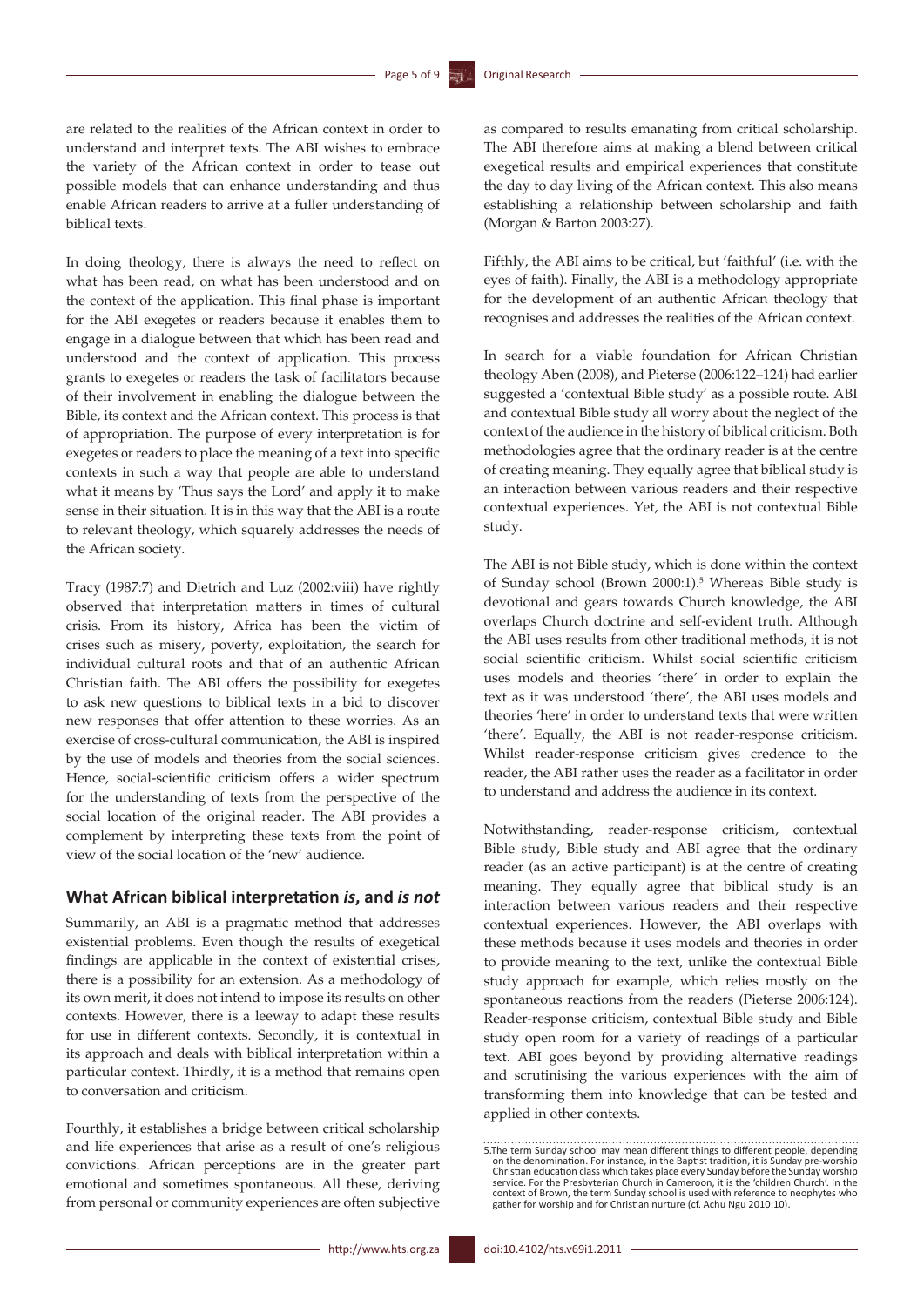## **Threats to the understanding and application of African biblical interpretation**

Meanwhile it may not be easy at this stage of the development of an ABI, to enlist all the foreseen and unforeseen threats in its understanding and application, three glaring examples are mentioned below for illustration. They are intended to indicate the complexity involved in the exercise of biblical interpretation within the African context.

### **High context and low context societies: The diversity in African cultural contexts**

One of the major problems faced by most (if not all) contemporary biblical interpreters is that ancient texts like those in the New and Old Testaments have been described by anthropologists as 'high context' documents<sup>6</sup> because they are written within the context of the ancient Mediterranean world (Elliott 1993:11; Rohrbaugh 2007:9; Van Eck 2009:13; Nyiawung 2010b:138). Consequently, authors of these texts presume a 'high' knowledge of their context on the part of their readers. As a result, little or no background information is given to these texts in order to explain why certain events occur the way they are described. Rather they leave much to the reader or hearer's imagination and common knowledge (Malina 2001b:2). This is so because authors and original readers of such biblical texts share the same social system and experiences. Of course no biblical author had 21st century readers and their various contexts including the African context in mind.

Now, modern readers, most of whom are from 'low context' societies, need knowledge of the 'missing' information in these texts in order to understand the attitudes of the various characters. Rohrbaugh (1996:2; see also Ps 137:4) describes the eagerness of these readers to understand as well as to 'fill in' the 'missing' information as a situation of someone struggling to 'sing the Lord's song in a strange land'. This is an example of difficulties that one may need to face with the ABI because of the diversity in African cultural contexts.

Africa is a vast continent, with a great diversity in terms of peoples, beliefs and language. Pobee (1992:58) has agreed that Africa is not only a polyracial and a polyethnic continent, but it is also polycultural in terms of its structure. Such a variety also poses a huge problem of appropriation, interpretation and reinterpretation to exegetes involved in African biblical studies.

Considering the fact that hermeneutics involves the translation of meaning from one 'world' to another (Schüssler Fiorenza 2009:73), the ABI targets the African context as the subject of interpretation. Nevertheless, interpreting and applying

a biblical text from one context to another is an uphill task because it becomes an activity of re-interpretation especially if it is from a different epoch. Such re-interpretation assumes that exegetes are equipped with some kind of basic cultural knowledge from their own resources, which illumine and grant them the various possibilities of completing the text to be interpreted.<sup>7</sup>

In spite of this cultural diversity, African traditional society has some value features like respect and integrity and the concern for moral values that are common to all its societies. It is this conviction that renders the exegetical exercise within the African context possible and practicable. However, the exegete must guard against the dual risk of ethnocentrism and anachronism.

### **Ethnocentrism and anachronism**

Ethnocentrism is a term that was introduced by Sumner, referring to a 'view of things in which one's own group is centre of everything, and others are scaled and rated in reference to it' (Van Eck 1995:9). Said differently, ethnocentrism is an attitude through which values derived from one cultural background are applied to another cultural context, where different values operate (Levine & Campbell 1972:1). Hence, an in-group culture or attitude is considered as a norm for what is human (Malina 2001c:6), whilst out-group behaviour is seen as a deviation. This judgemental attitude relegates one culture whilst affirming cultural superiority to the other (Strecker 2001:119). Everyone, everywhere at every time, however, does not think and behave identically (Malina 1991:9).

Etymologically, anachronism comes from a combination of two Greek words *ana* and *chronos*, meaning an error in chronology in terms of events. The exegete treats a text with the understanding that it is a product of its own social context, although it represents a different time frame. Anachronism then refers to the approach of a text by bringing into it a foreign social world. It is the projection of the patterns and dynamics of the modern world back into the world of antiquity (Rohrbaugh 1991:127). It is an attempt to fashion figures or events of the past to support a 21st century agenda (Malina 2001a:ix).

It is common knowledge that in a society, people have the tendency of projecting their identity whenever the opportunity arises. Also in biblical interpretation just as it is the case with communication, personal identity and cultural orientation are always involved in one way or the other, with exegetes often being tempted to 'fill' the missing gap in the text with information with which they can easily identify. Quite often such information either reflects their world view

<sup>6.</sup>High context societies are homogeneous societies where contextual knowledge is widely shared by everybody. Changes are rare in such societies. Low context societies, on the contrary, often witness social and technological changes as well<br>as anonymous social relations. For high context societies to be understood, more<br>background information is required. For Rohrbaugh (2007: societies expect listeners to know the context and low context societies expect to have to spell it out.'

<sup>7.</sup>In the case of re-interpretation, exegetes need basic cultural knowledge (cultural self-awareness) from about three sources. They need cultural knowledge from the social context of the text; from the social location of the audience and knowledge from their own context of origin else they run the risk of ethnocentrism. A blend of knowledge from these varied sources offers exegetes a wide range of re-interpretation opportunities. Rohrbaugh (2007:xi) refers to such activity of reading and completing meaning from one context to another by a modern reader as 'recontextualization', because it involves the process of moving language and altering meaning.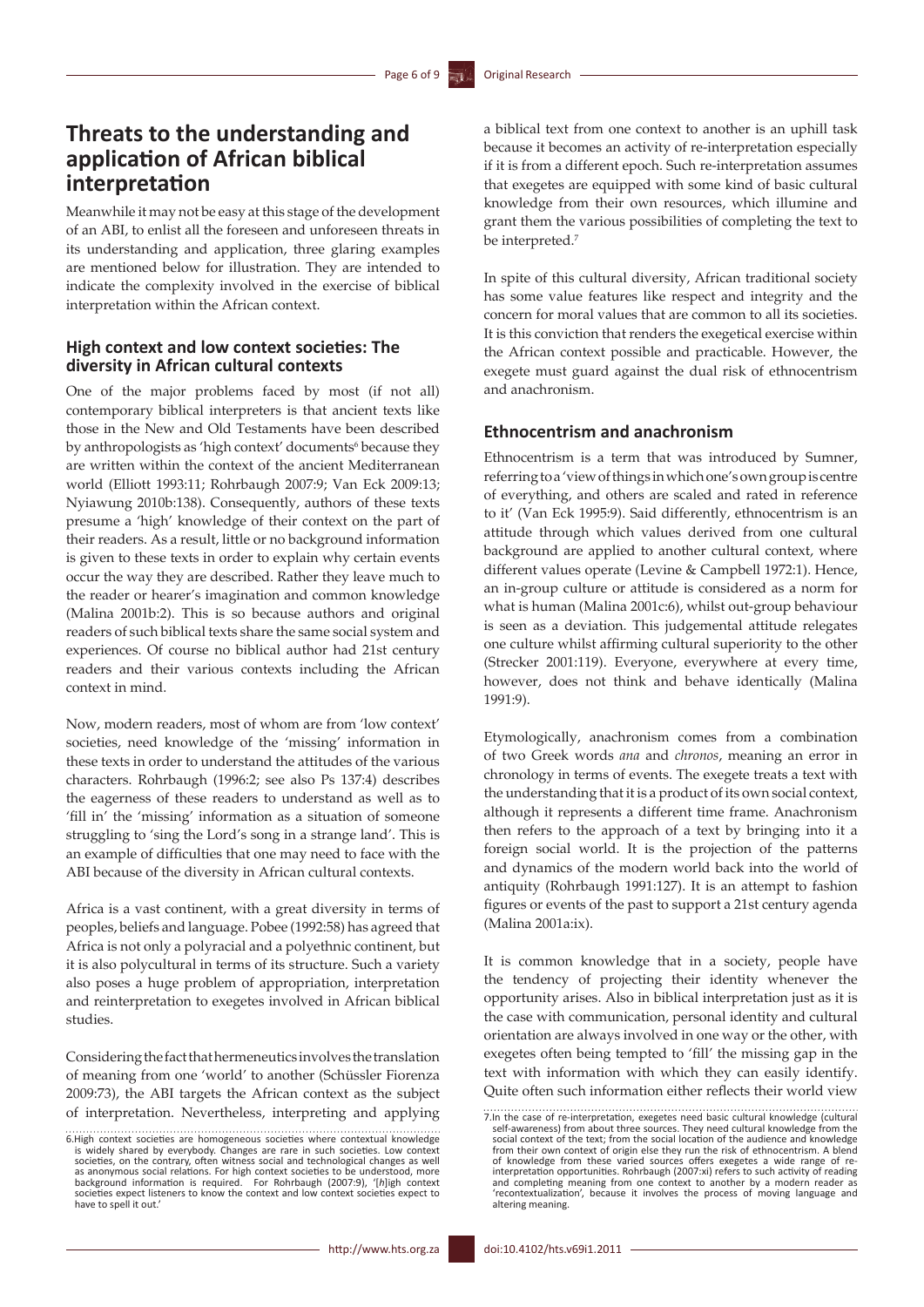or it reflects the identity of the group to which they belong. Rohrbaugh (2007:7) opines that such an attitude could lead readers to reject the other, or they project stereotypes onto the other or they simply project the characteristics of their own identity which is considered as a norm. This attitude erroneously gives such readers the impression that their context is of superior value.

This was probably the error of early missionaries to Africa, who began the process of evangelisation by considering the African context as a context void of elements that could enhance the understanding and interpretation of Scripture. According to Ehioghae (2005:308), 'missionaries did indeed transplant their European culture along with their efforts to Christianise the African continent.' Aben (2008:10) agrees that missionaries 'imposed their austere socio-political, culture and religious beliefs on Africans and forced Africans to take on European cultural habits.' Hence, evangelisation was rather conceived from a paternalistic perspective, thereby giving birth to ethnocentrism, whose end product was prejudice, misjudgement and hostility (cf. Korostelina 2007:139).

As a remedy to the above situation, several African scholars have insisted on a search for an authentic African theology which consists of seeking for similarities between the present day context and the context of the Bible (cf. Aben 2008), an attitude of anachronism. Rorhbaugh (1996:2) concurs that the process of understanding another culture is never an easy one. Consequently, modern exegetes must be careful when biblical stories seem familiar and comfortable because the Bible was not written specifically for African readers of the 21st century.

The activity of biblical interpretation necessitates a lot of creativity. However, to fall into the trap of ethnocentrism and/or anachronism is a wrong theological creativity, which is eisegesis, because in that way the exegete simply sticks his own words into the mouth of the biblical writer (Malina 1991:23).

#### **A solution? Cross-cultural reading**

Besides the threats cited above, there exist other subtle threats such as the inability of African theologians to agree on a common methodology in the reconstruction of 'African theology'. In this light, Aben (2008:104) criticises early African theologians like Harry Sawyer, J.K. Agbeti and John Mbiti, describing their theological method as 'syncretism'. There is also the question of the a-historical nature of African traditional religion, which albeit remains an important source of information for the recollection of models and theories from the African context that are appropriate for an ABI.

The above threats are not to be feared, instead, they should be considered as a guard to contemporary readers interested in ABI. There are 'safety measures' that are intended to create awareness in the difficulties that one encounters when interpreting a text from one cultural context to another. Although these are legitimate threats, they are not a hindrance as such; they can be surmounted and managed.

As a solution, Rohrbaugh (1996:1) has proposed a crosscultural reading of the biblical texts as an indispensable route which can then offer an ABI a great potential for an effective reading, understanding and interpretation. A cross-cultural reading enables readers to understand biblical characters in their own terms before interpreting their behaviour to another context.

In agreement with Rohrbaugh, Rhoads (1992:136) has described 1st century texts (of the New Testament) as a 'keyhole, an opening through which to look into another culture, in a different world.' Reading the Bible crossculturally implies a sound knowledge of insights from cultural anthropology because the various biblical texts are those that concern the lives and the behaviour of people within a specific sociocultural, political and religious setting.

Contemporary readers engaged in the activity of biblical (re-)interpretation, must guard against ethnocentrism, whether they are part of the context of application or not. The following guidelines are an important guide for an effective use of an ABI, namely, (1) knowledge of the social systems of biblical texts; (2) the use of models and theories in social scientific criticism in order to explicate the social systems of texts; (3) the understanding and application of social scientific criticism as an approach that enhances the practice of African biblical interpretation; and (4) the use of appropriate models and theories from the African context for the purpose of reinterpretation. The above guidelines will enable the exegete to check – in an abductive way<sup>8</sup> – presuppositions as well as the results of interpretation (Van Eck 1995:223).

## **Critique of the approach**

The ABHA has emerged from asking questions concerning the subject of exegesis; questions that have been framed on the basis of the context of the audience for whom the study is effected. Biblical texts being a sort of 'verbal construct where words make worlds, where words lead us and tease us and plunge us into multiple possibilities of meaning' (Gunn 1999:225), the ABHA does not do everything that can be done and ought to be done in African biblical studies. However it offers a possibility of interpreting texts so as to make the Bible relevant for African Christianity and serves as a complement to the other 'traditional' approaches.

In the eyes of its critics, the ABHA may seem inappropriate because of some of the threats already cited above. As discussed earlier, the diversity of the African cultural

<sup>8.</sup>The abductive method of research is an alternative to the traditional inductive and hypothetico-deductive accounts of scientific methods of investigation. In the inductive method the researcher observes facts from which generalised conclusions about particular issues are made (see Chalmers 1999). In the hypothetico-deductive method the researcher suggests a hypothesis which is then tested. From this process, some other observational predictions can then also be derived. The abductive method is broader; it evolves from the construction of empirical facts to the construction of theories, which in turn explain these facts. It is a method of investigative theory that enables the exegete to move, for example, from the 'facts' to the detection of empirical phenomena that are found in the social world of a given text.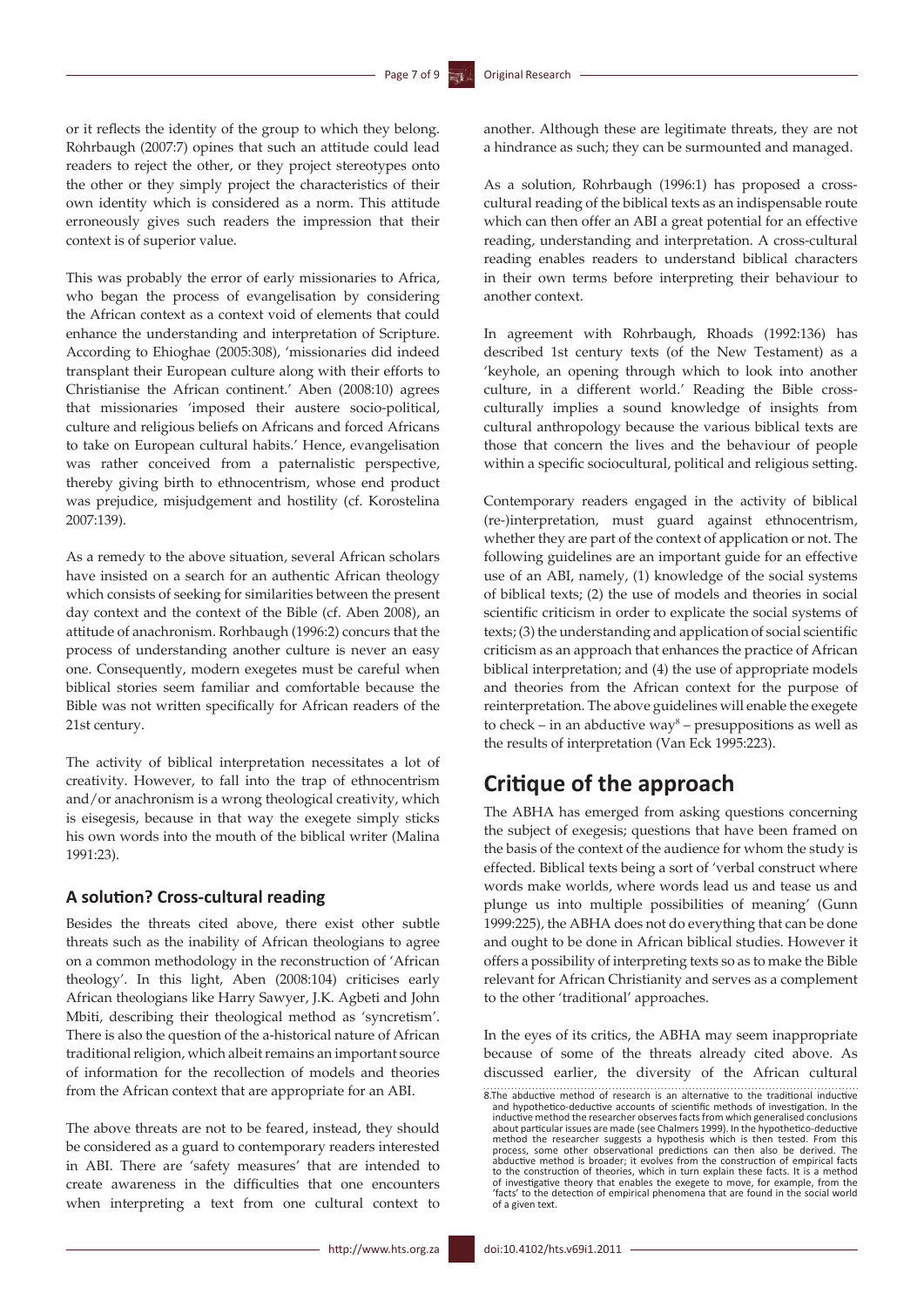contexts is a possible hindrance to the development and application of an exegetical hermeneutic approach from the African context. Yet there exist religious, social, economic and political problems that are unique to all societies of the African continent. It is in this sense that an exegetical approach that addresses God's response to these crises is legitimate.

One equally presumes to see the ABHA under attack because of the risk of syncretism. This would be a misjudgement (especially if it came from someone who does not share in the same social location with a particular context of the African society). The ABHA's point of departure is not the African context but the biblical text, which is read with focus on the social location of the African context. Likewise, the ABHA is not about a blind fusion of Christianity with elements of African traditional religion (Aben 2008:100), which implies using African traditional religion to produce Christianity. Rather, the ABHA depends on the use of appropriate models and theories from the African context.

Finally, as a contextual approach, the ABHA focuses on the realities of a particular context, some of which can only be defined from personal experiences. In other words, the ABHA is done only from a specific perspective and as such does not necessarily address issues from a universal standpoint. This methodology thus poses the serious problem of objectivity, which is rather peculiar to all exegetical approaches (Gunn 1999:226).

In spite of the above criticisms, exegesis remains a lovely activity. Although the gospel message remains the same, its understanding and interpretation evolve and vary according to time and place. Hence, the ABHA enables the exegete to pose new questions that provide new solutions, depending on the environment. It renders the cross-cultural reading of the Bible lively, making the gospel not to sound foreign; even if it came as a new idea (Skreslet 2006:119).

An African hermeneutic approach in biblical criticism facilitates the African understanding of the Bible as containing God's Word, addressed to all humanity. The application of biblical truths to the realities of the African context equally enables Africans to accept that God's plan for salvation includes the African continent with its problems. It thus brings hope to a continent whose peoples have lived in misery and expectation. This approach offers a clue as to how Jesus is also involved in the process of transformation; transforming the meaning of Africa as a 'dark continent' to a new Africa which has become an important and unavoidable source for theological reflection in the world.

## **Conclusion**

From its description it is clear that the ABHA creates awareness of the fact that all contexts are potentials for the reading and application of biblical texts. It equally creates awareness of the cross-cultural similarities between the context of the Bible and that of Africa. In fact, the situation of misery in the African continent necessitates a shift of emphasis in biblical criticism. Emphasis can no longer be placed on the text's meaning or be derived from the context of the text alone. Rather, there is also a need to focus on the meaning that the text has for the people who are actually the beneficiaries of the exegetical exercise.

To sum up, the ABHA is a better option for a viable African contextual theology. Different approaches in biblical criticism have different and particular functions and address particular issues, depending on the type of text that has been chosen (Porter & Tombs 1995:13; Van Eck & Van Aarde 2009:47). The ABHA does not make an exception. The responses that the exegetes arrive at are dependent on the questions asked. It is this exercise that makes of exegesis a dynamic activity.

# **Acknowledgements**

### **Competing interests**

The author declares that he has no financial or personal relationship(s) that may have inappropriately influenced him in writing this article.

### **References**

- Aben, T.A., 2008, *African Christian Theology: Illusion & reality*, Africa Christian Textbooks, Bukuru. PMid:16235768, PMCid:PMC2475384
- Abogunrin, S.O., 2005, *Decolonization of biblical interpretation in Africa*, Nigerian Association for Biblical Studies, Ibadan. PMid:16235768, PMCid:PMC2475384
- Achu Ngu, 2012, 'The formation of Sunday School Teachers (SUST) of the PCC as a fulfilment of 2 Timothy 2:1–2', BTh thesis, Department of Practical Theology, Presbyterian Theological Seminary Kumba.
- Appiah-Kubi, K., 1997, 'Christology', in J. Parratt (ed.), *A reader in African theology,*  new edn., pp. 65–74, Society for Promoting Christian Knowledge, London.
- Bediako, K., 2000, *Jesus in Africa: The Christian gospel in African history and experience,* Editions Clé, Yaounde.
- Bevans, S.B., 1994, *Models of contextual theology*, Orbis Books, Maryknoll. PMid:7834441
- Bray, G., 1996, *Biblical interpretation: Past and present*, InterVarsity Press, Downers Grove.
- Brown, M.J., 2000, *What they don't tell you: A survivor's guide to Biblical Studies,*  Westminster John Knox Press, Louisville.
- Chalmers, A.F., 1999, *What is the thing called science?,* 3rd edn., University of Queensland Press, St. Lucia.
- Chouinard, L., 1997, 'Gospel Christology: A study of methodology', in S.E. Porter & G.A. Evans (eds.), *The New Testament interpretation and methods: A Sheffield reader*, pp. 65−81, Sheffield Academic Press, Sheffield.
- Dietrich, W. & Luz, U. (eds.), 2002, *The Bible in a world context: An experiment in contextual hermeneutics*, William B. Eerdmans Publishing Company, Grand Rapids.
- Ehioghae, E.M., 2005, 'Decolonizing Jesus in Africa: A critical evaluation of the<br>missionary influence', in S.O. Abogunrin (ed.), Decolonization of biblical<br>interpretation in Africa, pp. 307-321, Nigerian Association for B Ibadan.
- Elliott, J.H., 1993, *What is social scientific criticism?,* Fortress Press, Minneapolis.
- Fashole-Luke, E.W., 1975, 'The quest for African Christian theology', *The Journal of Religious Thought* 32, 80.
- Fochang, B., 2006, *Keep your daily appointment with God: Story-like meditations for daily spiritual nourishment,* vol. 2, Missionaries Memorial Research Centre Publications, Bali, Bamenda.
- Green, L., 2009, *Let's do theology: Resources for contextual theology,* Mowbray, London.
- Gunn, D.M., 1999, 'Narrative criticism', in S.L. McKenzie & S.R. Haynes (eds.), *To each i*, *binit*, *1999*, *iditative children, more meaning: and their application*, pp. 201–229, Westminster John Knox Press, Louisville.
- Hartin, P.J. & Petzer, J.H., 1991, 'Introduction', in P.J. Hartin & J.H. Petzer (eds.), *Text and interpretation: New approaches in the criticism of the New Testament,* pp. 1–11, Brill, Leiden.
- Hyden, G., 2006, *African politics in comparative perspective,* Cambridge, University Press.
- Korostelina, K.V., 2007, *Social identity and conflict: Structures, dynamics, and implications,* Palgrave Macmillan, New York. <http://dx.doi.org/10.1057/9780230605671>